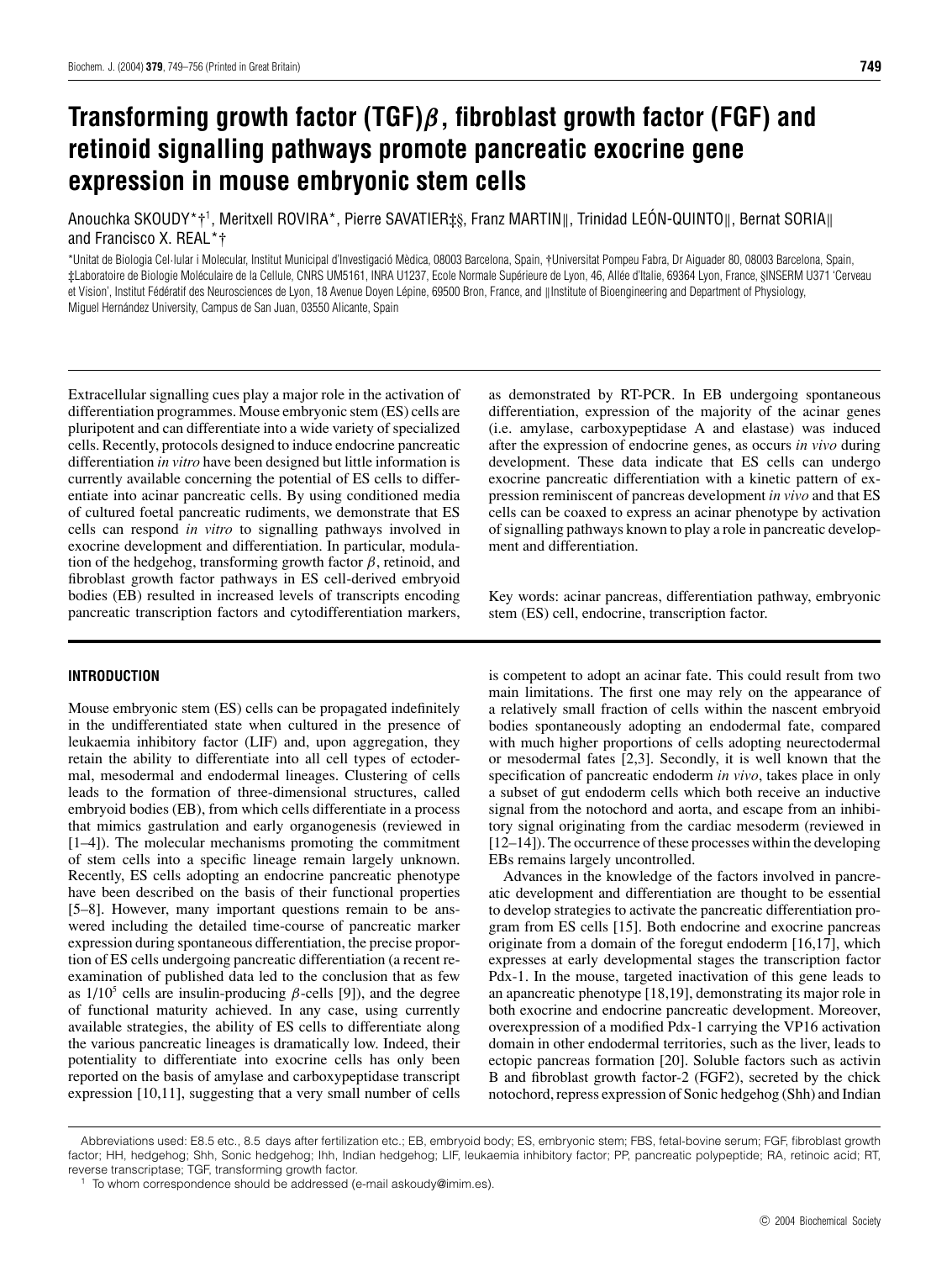hedgehog (Ihh), a prerequisite to pancreatic lineage specification, and trigger the emergence of pancreatic precursors expressing Pdx-1 [21]. Most evidence suggests that the endocrine phenotype is activated by default in pancreatic precursors, whereas exocrine differentiation requires the participation of extracellular matrix and mesenchymal cells (reviewed in [12,15,22]). Indeed, there is strong evidence that signalling induced by soluble factors is of crucial importance for cell differentiation during pancreatic development. We have analysed whether growth factors and compounds that can affect biochemical routes important for pancreatic development can also impact on the differentiation of ES cells towards the pancreatic lineage, and more specifically into acinar cells. We show that signalling pathways involved in early pancreas development also regulate exocrine pancreatic gene expression in differentiating ES cells and that the observed temporal patterns of pancreatic gene expression are reminiscent of *in vivo* development. These data, therefore, may be useful for the development of new strategies directing ES cell differentiation towards the pancreatic exocrine lineage *in vitro*.

## **MATERIALS AND METHODS**

## **Cell culture and reagents**

Undifferentiated ES cells (ENS cell line [23]) were cultured at 37 <sup>°</sup>C in a 7.5 <sup>%</sup> CO<sub>2</sub> atmosphere on mitomycin-treated mouse embryonic fibroblasts in Glasgow's modified Eagle's medium (GMEM, Gibco) supplemented with 10% foetal bovine serum (FBS), 0.1 mM 2-mercaptoethanol, 1 mM sodium pyruvate, 1% non-essential amino acids (Gibco), 2 mM glutamine, 1% penicillin–streptomycin, and 1000 units/ml LIF. CGR8, a feederindependent ES cell line, was also used [24]. AR42J (rat) and 266-5 (mouse) cells display some exocrine-like features and were cultured in Dulbecco's modified Eagle's Medium (DMEM, Gibco) supplemented with 10% FBS, 2 mM glutamine, 1 mM sodium pyruvate, 1% non-essential amino acids, and 1% penicillin–streptomycin.

Recombinant human activin A was obtained through the National Hormone and Pituitary Program, (NIDDK, Bethesda, MD, U.S.A.; from Dr A. F. Parlow). Cyclopamine was a gift from Dr W. Gaffield (U.S. Department of Agriculture, Albany, CA, U.S.A.). All-*trans* retinoic acid (RA) and FGF7 were obtained from Sigma and R & D Systems (Europe Ltd., Oxford, U.K.) respectively.

The following rabbit antisera were used: anti-rat p48 crossreactive with human p48 [25], anti-amylase (Sigma); anti-frog Pdx-1 cross-reactive with mouse Pdx-1 [kindly provided by Dr C. Wright (Nashville, TN, U.S.A.)]. Peroxidase, biotin or EnVision-labelled goat anti-rabbit Ig (Dako, Carpinteria, CA, U.S.A.) were used as secondary antibodies.

# **In vitro differentiation of ES cells**

ES cells were grown in suspension  $(5 \times 10^3 \text{ cells/ml})$  in nonadherent Petri dishes to allow formation of EB. FBS concentration was reduced to 3% and LIF was withdrawn as indicated. In some experiments, EB formation was initiated in hanging drops  $(10^3 \text{ cells in } 25 \mu\text{I})$ . After 2 days, EB were pooled and cultured for 2 to 5 days in Petri dishes. Then EB were allowed to adhere to gelatin-coated cell culture dishes and grown further in ES cell medium supplemented with the indicated factors.

# **Generation of foetal pancreatic culture supernatants**

Foetal pancreas was dissected from mouse embryos at various developmental stages. The pancreatic rudiments  $(n = 8)$  were cultured in 5 ml of ES cell medium supplemented with 3% FBS for 7 days. Conditioned medium was then collected, filtered, and stored at − 80 *◦*C. A pool of supernatants was used for each experiment after dilution (1:1) in ES cell medium.

## **Immunocytochemistry**

Sections of frozen EB pools were fixed in 2–4% paraformaldehyde for 10 min and washed with PBS. For immunocytochemistry, sections were incubated for 10 min in  $H_2O_2$  and levamisole (Sigma) to block endogenous peroxidase and alkaline phosphatase activities, followed by several washes in PBS. To improve the detection of nuclear antigens, sections were treated with 1% SDS in PBS for 5 min, washed in PBS, and incubated in the blocking solution of the Tyramide-Signal Amplification kit (NENTM, Boston, MA, U.S.A.). Primary antibodies were added for 16 h at 4 *◦*C. After washing in PBS, sections were incubated with peroxidase-coupled anti-Ig for 1 h, then with biotin-tyramide for 5 min, as indicated by the manufacturer. Sections were extensively washed with 20% (v/v) DMSO, incubated with phosphataseconjugated streptavidin (2 *µ*g/ml) (Pierce, Rockford, IL, U.S.A.) for 25 min, and further washed in PBS. Reactions were developed using Fast Red as a chromogen. Alternatively, an EnVisionbased amplification method (Dako) was used and reactions were developed with diaminobenzidine (DAB).

# **RT (reverse transcriptase)-PCR analysis**

RNA was isolated from EB cells as described by Chomczynski and Sacchi [26] then treated with Dnase I to eliminate any contaminating DNA. From  $0.5$  to  $1 \mu$ g of total RNA was reversed-transcribed and cDNAs were amplified using the Superscript one step RT-PCR kit (Gibco). Reactions  $(25 \mu l)$ containing mRNA-specific primers (50 pmoles each) were incubated at optimal annealing temperatures (as described below) and subjected to 35–40 cycles of amplification, except for *β*actin cDNA which was amplified for 20 cycles. The PCR products were separated using 2% agarose gels and stained with ethidium bromide. Their identity was confirmed by restriction endonuclease mapping. RNA from mouse pancreas or from the mouse pancreatic cell line *β*TC3 were used as positive controls; PCR products generated in the absence of RNA template were used as negative control. The oligonucleotide pairs used for PCR and the size of the amplified products were as follows: Pax4 (60 *◦*C) 5 -CAGCAGGACGGACTCAGCAG-3 sense and 5 -CA-GGAAGGAGGGATTGGCAGT-3' antisense (870 bp); carboxypeptidase A (58 *◦*C) 5 -GAAATCGCAGGCAGGCACAG-3 sense and 5'-TGGTGGTTAGGAGGCAGTTTG-3' antisense (653 bp); Pax6 (55 °C) 5'-AGAAGATCGTAGAGCTAGCT-3' sense and 5 -TACTGGGCTATTTTGCTTACA-3 antisense (231 bp); pancreatic polypeptide (PP) (55 *◦*C) 5 -CTGCCTCTCCCTGTTT-CTCGT-3 sense and 5 -GGCCTGGTCAGTGTGTTGATG-3 antisense (179 bp); Nkx6.1 (55 *◦*C) 5 -TCTTCTGGCCNGG-GGTGATG-3' sense and 5'-CCTGCTTCTTCTTGGCGGTG-3 antisense (311 bp). Mist-1 (55 *◦*C) 5 -CTAAAGCTACGT-GTCCTTGT-3' sense and 5'-AGAAGAGCAGGCAGGC-3' antisense (760 pb). Other primers were as described previously: glucagon and insulin [27]; amylase, elastase, chymotrypsinogen, Pdx-1, and p48 [28]; HNF3β (specific for the endodermal isoform) and *β*-actin [29]; and ngn3 [30]. All experiments were carried out in duplicate and the reproducibility of the observations was confirmed in two or three independent experiments. RNA expression was estimated based on the intensity of the bands of the PCR products as compared with the intensity of the band corresponding to *β*-actin. Semi-quantitative analysis of PCR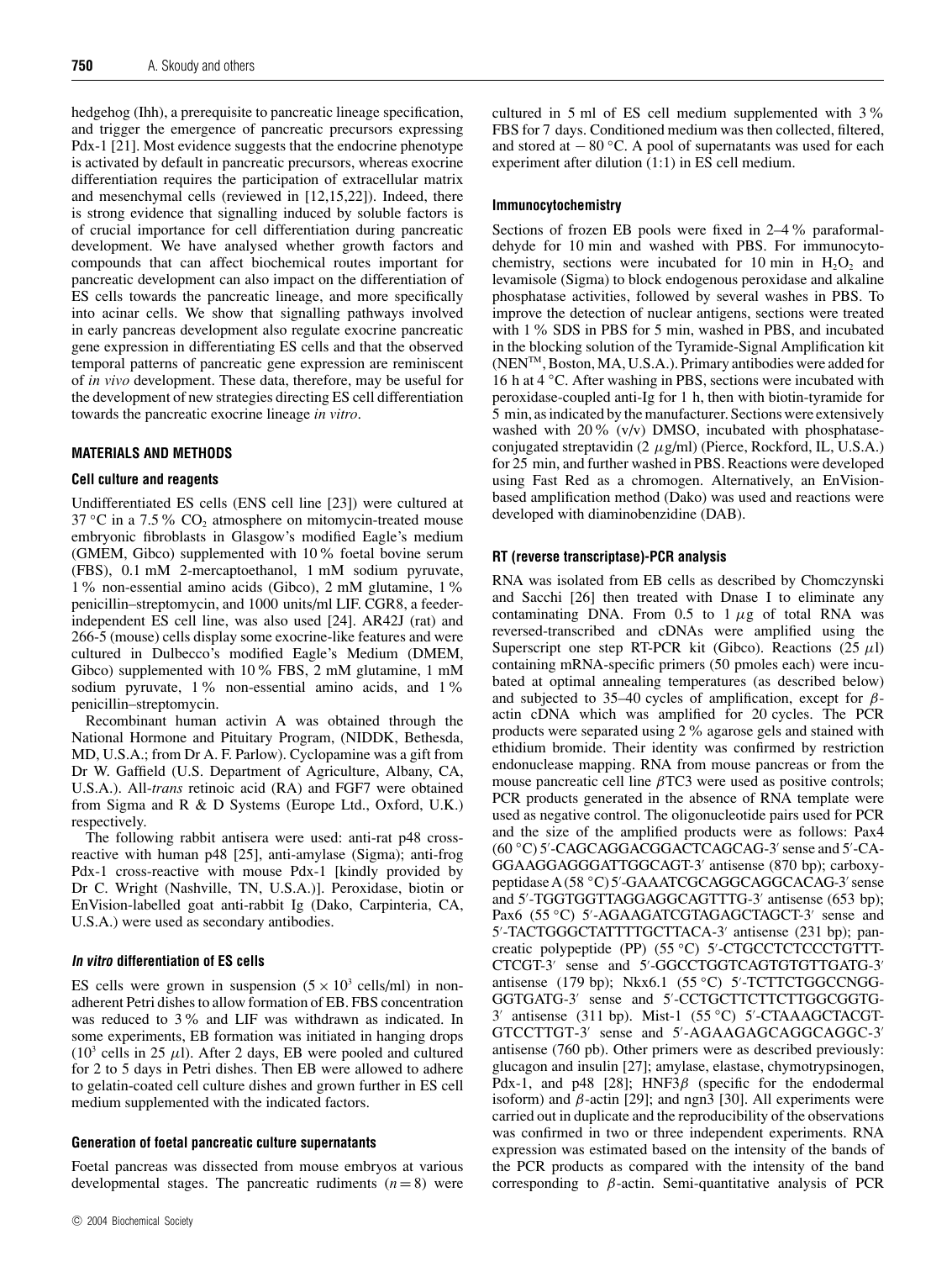

**Figure 1 Kinetics of expression of exocrine and endocrine markers in EB**

RNA isolated from EB at the indicated times was analysed by RT-PCR using genespecific primers. Transcripts encoding digestive enzymes (carboxypeptidase, elastase, amylase, chymotrypsinogen) are expressed later than transcripts encoding endocrine hormones (insulin, glucagon, PP). Actin transcript amplification is shown as a control of RNA amount and integrity.

products was performed using an Alpha Imager™ 2000 instrument (Alpha Innotech, San Leandro, CA, U.S.A.) and the alpha ease<sup>™</sup> analysis program (Alpha Innotech). Products obtained from mRNA were analysed by densitometry and the ratios of pancreatic markers to *β*-actin were calculated.

#### **RESULTS**

## **Expression of an exocrine pancreatic phenotype in ES cells differentiated in vitro**

EB were cultured in suspension for 4 to 21 days, and the expression of endocrine and exocrine differentiation markers was examined by semi-quantitative RT-PCR. Results from a representative experiment are shown in Figure 1. Low levels of glucagon and insulin mRNAs are detected as early as day 4. Higher levels are detected at day 11 and they increase markedly at day 21. PP transcripts are consistently detected in undifferentiated ES cells and in EB. In contrast, none of the exocrine differentiation markers studied (carboxypeptidase A, elastase and amylase) are detected at day 4. These mRNAs are first detected at day 11 and their levels remain constant at day 21. An exception was observed for transcripts encoding chymotrypsinogen that were occasionally barely detected at day 4. These results show that, both endocrine and exocrine markers are detected during ES cell differentiation. In addition, the expression of the majority of the exocrine differentiation markers appears to be activated later than that of endocrine markers.

## **Expression of mRNA encoding transcription factors involved in pancreatic differentiation**

Expression kinetics of a panel of exocrine and endocrine transcription factors were analysed. Several transcription factors expressed during pancreatic differentiation are known to play a dual role, first during early development and later during the specification of pancreatic lineages and terminal differentiation. For instance, Pdx-1 is expressed in endocrine and exocrine progenitors [31]. Subsequently, Pdx-1 is involved in the activation of endocrine and exocrine genes [32]. Similarly, p48 is required at early stages of development, as p48−*/*<sup>−</sup> mice lack a pancreas, and it is also required for the activation of the expression of acinar genes [28,32,33]. During EB formation, both Pdx-1 and p48 mRNAs are detected as early as day 4 (Figures 2A and 2B). As shown in Figure 1, transcripts coding for acinar enzymes are not detected at this early stage, suggesting that the p48 and Pdx-1

transcripts detected at day 4 reflect mostly, if not exclusively, progenitor cells. Both p48 and Pdx-1 mRNA levels increase at day 21 in parallel with acinar gene mRNAs. A similar kinetics of expression was observed for HNF3*β*, a transcription factor involved both in acinar and endocrine gene expression. In contrast, mRNA for Mist-1, a protein involved in the maintenance of acinar cell organization and identity [34], is first expressed at day 11, in parallel with transcripts coding for acinar enzymes, possibly reflecting the emergence of terminally differentiated acinar cells.

Ngn3, a basic helix-loop-helix transcription factor, is critical for the development of all endocrine cells. It is expressed in endocrine progenitors and it is turned off during terminal differentiation [31,35]. Pax4 is likely to be involved in the specification of the *β*cell lineage. Its expression is also down-regulated during terminal differentiation [36]. Interestingly, in the developing EB, both ngn3 and Pax4 are strongly expressed at 4 days of differentiation and their levels decrease at the later time points, in accordance with their *in vivo* expression kinetics. In contrast, Nkx6.1 mRNA, whose expression is dependent on Pdx-1 expression in early differentiating *β*-cells [37] and Pax6, which is expressed in all endocrine cells throughout early pancreatic development [15, 37], are also detected at day 4 but their levels are up-regulated at later time points.

We examined next the expression of p48 and Pdx-1, two factors involved in the expression of acinar genes, and amylase, in day 21 EB by immunocytochemistry (Figure 2C). A very low proportion of cells express either protein. p48 and Pdx-1 are mainly found in the nucleus. Cells immunoreactive for exocrine pancreatic markers are present as singlets or as doublets, though some clusters of reactive cells are also observed. No labelling is detected in undifferentiated ES cells (results not shown).

A comparison of the expression kinetics of pancreas-specific genes during *in vitro* differentiation of ES cells and during *in vivo* foetal development is given in Table 1. It shows that pancreatic markers that are expressed at early stages of pancreatic development *in vivo* (E8.5–9.5; where 'E' indicates days after fertilization) are already expressed at day 4 in early differentiating EB, whereas pancreatic markers whose expression is switched on later (E10.5) are first detected at day 11 in EB, indicating a close temporal pattern of pancreatic gene expression between the two developmental models.

## **Activation of exocrine differentiation by co-culture with conditioned medium from pancreatic rudiments**

The low proportion of ES cells that spontaneously adopt an endodermal phenotype during EB formation prompted us to assess the ability of ES cells, or their early differentiated derivatives, to respond to signals involved in pancreatic development. A schematic representation of the general experimental protocol used for ES cell differentiation is shown in Scheme 1. Conditioned media were prepared by culturing pancreatic rudiments from E13.5, E15.5 and E16.5 mouse foetuses, in medium containing 3% FBS. These conditioned media were then applied to differentiating EB for 7 days and EB were further grown for 1 week in normal medium. A significant increase in the levels of Pdx-1 (2.5-fold) and amylase (4-fold) transcripts is consistently observed (Figure 3A). Conditioned media prepared from E13.5, E15.5 and E16.5 foetuses appear equally efficient at promoting expression of the two markers. The effect of conditioned medium prepared from E15.5 rudiments on the expression of pancreatic markers is confirmed by an immunohistochemical analysis, which shows a marked increase in the number of cell foci immunoreactive for Pdx-1 and amylase (Figure 3B).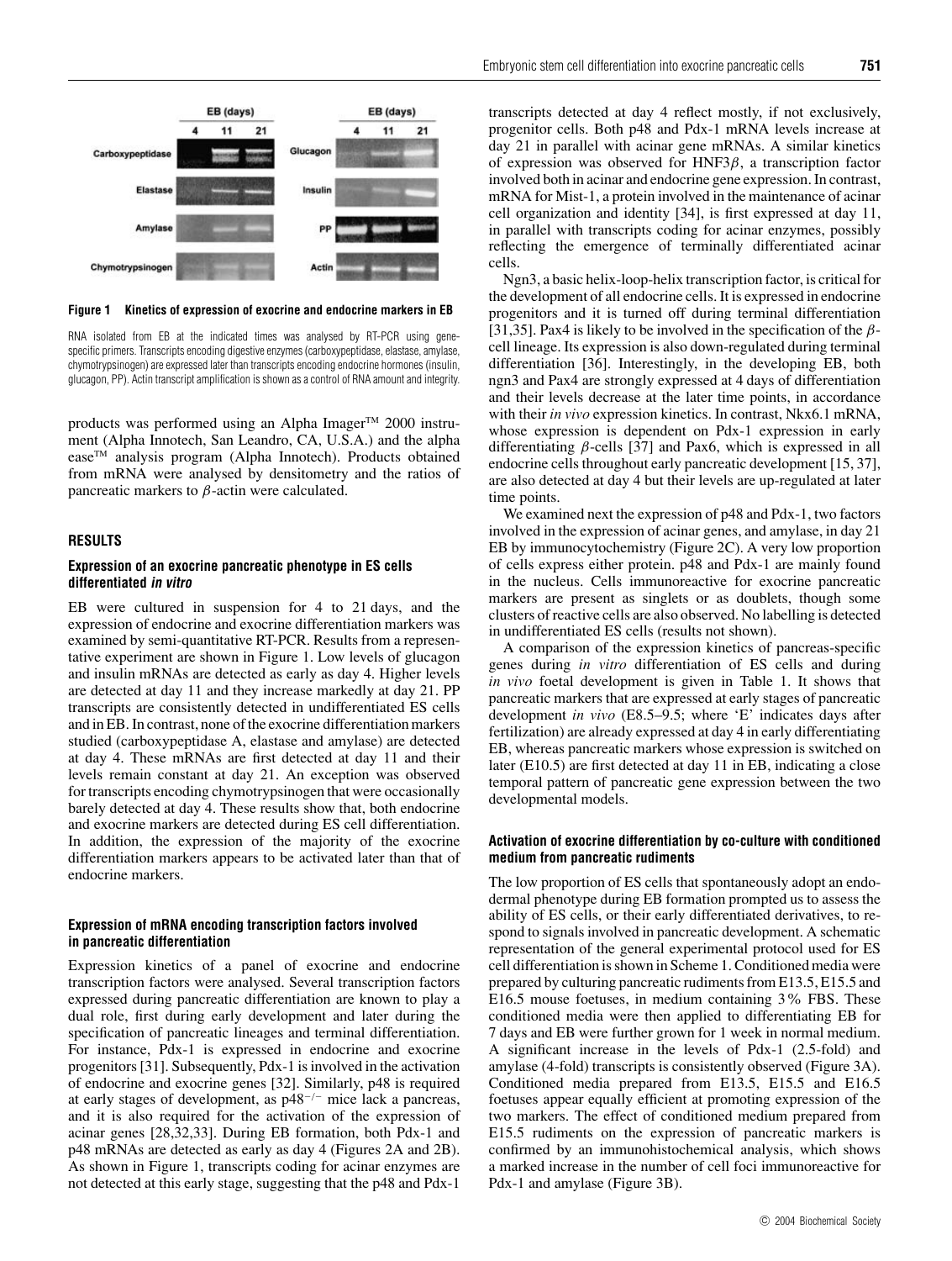



(**A**) RNA isolated from undifferentiated ES cells and from EB at the indicated times was analysed by RT-PCR using gene-specific primers (as shown on the left-hand side). Actin transcript amplification is shown as a control for RNA loading and integrity. (B) Histograms represent the relative level of expression of selected pancreatic markers quantified by densitometry. mRNA levels present at day 4 (d4) were taken as reference and values were normalized to β-actin mRNA levels. Bars indicate the standard deviations of three independent experiments. (**C**) Immunocytochemical analysis of acinar gene expression in EB. Cryosections of pools of EB grown for 21 days were fixed and subjected to immunocytochemistry using antibodies specific for amylase, p48, and Pdx-1 and an enhanced tyramide technique. Insets show that Pdx-1 immunoreactivity is nuclear whereas amylase is found in the cytoplasm. Original magnification  $\times$  200.

# **Activation of exocrine differentiation by alteration of specific signalling pathways**

The next step was to investigate which signals could up-regulate exocrine pancreatic differentiation in this system.

Inhibition of Shh-dependent signalling in gut endoderm cells has been shown to be critical for the specification of the pancreatic epithelium [12,21]. Therefore, we examined whether inhibition of Shh signalling during EB differentiation could promote pancreatic differentiation. EB were grown in suspension for 4 days, then allowed to attach to the culture dish in the presence of cyclopamine, an inhibitor of HH signalling, for 24 h. In the absence of cyclopamine, transcripts encoding Pdx-1, insulin, and

## **Table 1 Pancreatic marker expression in EB as compared with expression during mouse development**

(+) Indicates positive signals for RT-PCR reactions after 40 cycles, whereas (−) indicates the absence of signal. Scoring was estimated based on blind assessment of the results of 3 independent experiments performed in duplicate.

| <b>Markers</b>     | EB (days) |        |        | Onset of expression                            |                                          |              |
|--------------------|-----------|--------|--------|------------------------------------------------|------------------------------------------|--------------|
|                    | 4         | 11     | 21     | in mouse embryos<br>(days after fertilization) | Expression in<br>adult pancreas          | References   |
| Pdx-1              | $^{+}$    | $^{+}$ | $^{+}$ | 8.5                                            | acinar cells, $\beta$ -cells             | [14, 15, 22] |
| Ngn3               | $^{+}$    | $^{+}$ | $^{+}$ | 9                                              | not detected                             | [14, 15, 22] |
| Nkx6.1             | $^+$      | $^{+}$ | $^{+}$ | 9                                              | $\beta$ -cells                           | [15, 22]     |
| Pax-6              | $+$       | $^{+}$ | $^{+}$ | 9                                              | $\beta$ , $\alpha$ , $\delta$ , PP-cells | [15, 22]     |
| Insulin            | $^{+}$    | $^{+}$ | $^{+}$ | 9                                              | $\beta$ -cells                           | $[47]$       |
| Glucagon           | $^+$      | $^{+}$ | $^{+}$ | 9                                              | $\alpha$ -cells                          | $[47]$       |
| PP                 | $^{+}$    | $^{+}$ | $^{+}$ | 10                                             | PP cells                                 | [47]         |
| Pax-4              | $^{+}$    |        |        | 10                                             | not detected                             | [15, 22]     |
| p48                | $^{+}$    | $^{+}$ | $^{+}$ | 9.5                                            | acinar cells                             | $[33]$       |
| Mist-1             |           | $^{+}$ | $^{+}$ | 10.5                                           | acinar cells                             | $[34]$       |
| Carboxypeptidase A |           | $^{+}$ | $^{+}$ | 10.5                                           | acinar cells                             | $[47]$       |
| Elastase           |           | $^{+}$ | $^{+}$ | 12                                             | acinar cells                             | $[47]$       |
| Amylase            |           | $^+$   | $^{+}$ | 12                                             | acinar cells                             | [47]         |
| Chymotrypsinogen   |           | $^{+}$ | $^{+}$ | ?                                              | acinar cells                             |              |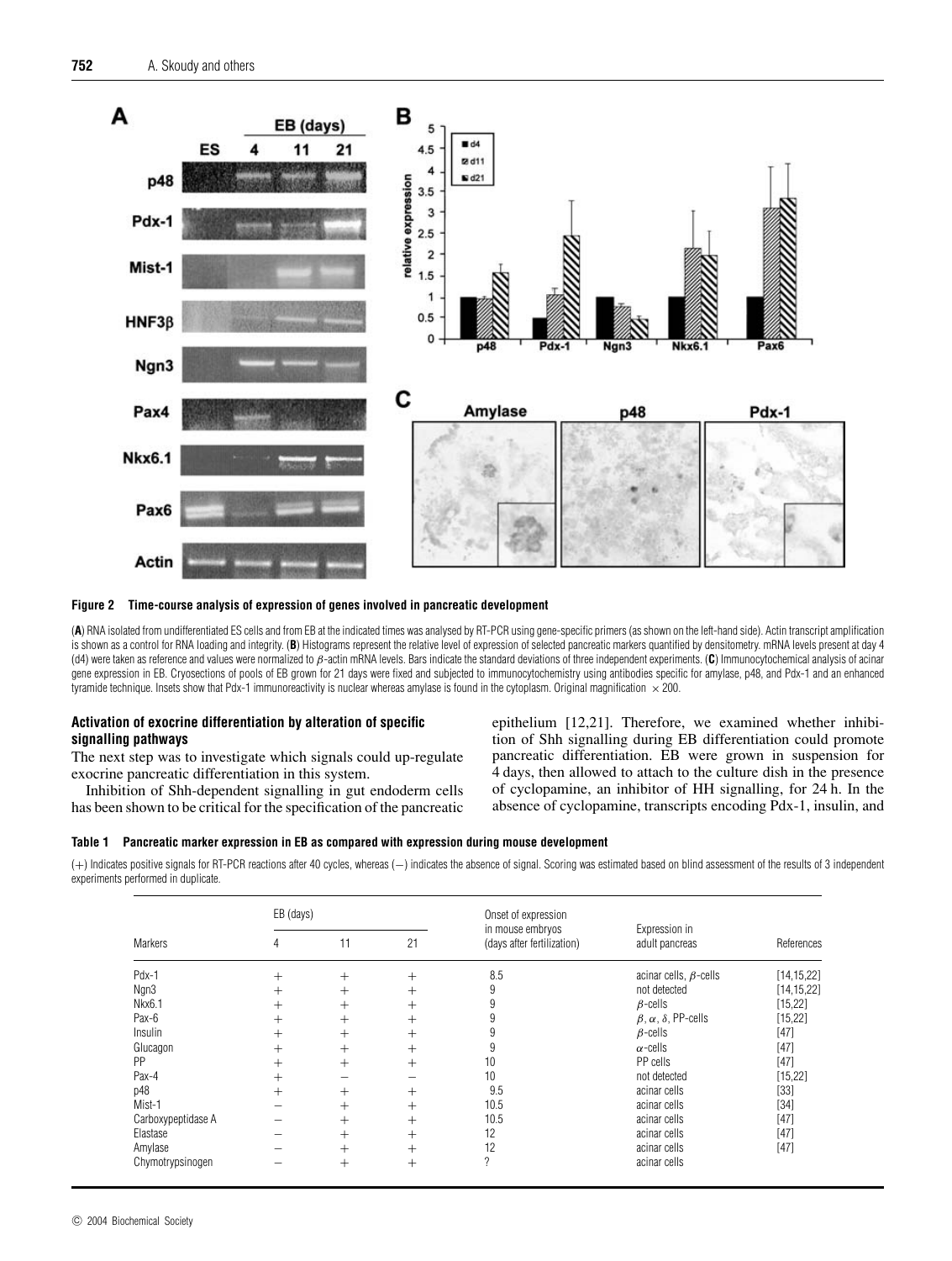





4. Expansion of cells derived from embryoid bodies

#### **Scheme 1 Schematic representation of the general experimental protocol**

Undifferentiated ES cells (1) were grown in suspension after LIF removal and induced to form EBs (2) in suspension. In some experiments, EB formation was performed in hanging drops. After culture in non-adhering conditions, EB were pooled and plated in gelatine-coated cell culture dishes (3), to allow EB-derived cells to grow (4). The symbol  $(\blacktriangleleft)$  indicates at which stage the differentiating agents have been added, depending on the experiment.

glucagon are barely detectable (Figure 4A). Cyclopamine induces a moderate increase in glucagon mRNA level whereas it induces a strong increase both in Pdx-1 and in insulin mRNA levels. However, no effect on the level of exocrine markers (p48 and amylase) is observed (results not shown).

Several members of the activin TGF*β* superfamily have been shown to be expressed in developing pancreatic rudiments, where they regulate the early stages of pancreas development [21]. An increasing amount of data also supports a role of activin signalling in both endocrine and exocrine differentiation [38–40]. The effect of activin A on pancreatic gene expression in developing EB was tested. EB were grown in suspension for 4 days, then allowed to attach to the culture dish for 24 h, and further grown in the presence of activin A for 48 h. Activin A up-regulates the expression both of exocrine (p48 and amylase) and of endocrine genes (Pdx-1, insulin, and glucagon). Importantly, maximal effect is observed at physiological concentrations (1 nM) of activin A (Figure 4B).

Recently, it has been proposed that retinoids play a role in the specification of exocrine phenotypes during pancreatic development [41,42]. To assess the effect of RA on exocrine differentiation of ES cells, EB were grown in suspension for 7 days in the presence of  $1 \mu M RA$  and then allowed to re-attach and grow in RA-free medium for 7 days. RA up-regulates expression of exocrine-specific (p48 and elastase) genes. In contrast, the expression level of insulin and Pdx-1 mRNA is not affected (Figure 5A).



#### **Figure 3 Expression of amylase and Pdx-1 in EB incubated with supernatants generated from embryonic pancreatic rudiments**

ES cells were cultured in suspension in 3 % FBS until day 7 with supernatants generated from pancreatic rudiments. Cells were transferred to culture dishes for 7 additional days in the absence of conditioned media. (**A**) RNA isolated from control or supernatant-treated EB was analysed by RT-PCR using gene-specific primers. The developmental stage of the embryonic pancreas used for generating the supernatants is indicated. Actin transcript amplification is shown as a control of RNA amount and integrity. Histograms represent the relative level of expression of pancreatic markers quantified by densitometry. mRNA levels present in control cells were taken as reference and values were normalized to  $\beta$ -actin mRNA levels. Bars indicate the standard deviations of two independent experiments performed in duplicate. (**B**) Immunocytochemical analysis using antibodies specific for amylase and Pdx-1 and an EnVision amplification technique on control cells derived from untreated EB and cells derived from EB incubated with E15.5 pancreatic supernatants. The AR42J and 266-5 pancreatic cells were used as positive controls.

FGF7 is also emerging as another growth factor that participates in pancreatic development [15]. Incubation of EB with 3 nM FGF7 results in increased levels of transcript pancreatic (Pdx-1) and exocrine differentiation markers (p48, amylase) (Figure 5B).

## **DISCUSSION**

Unlike the endocrine lineage, less is known about the genes and signalling pathways which control acinar pancreatic development and differentiation. This results largely from the availability of a very limited number of immortalized cell lines and the lack of relevant primary cell culture models. Hence, acinar cells undergo a ductal differentiation after 2 days in culture [43] which precludes propagation and genetic analyses of the original cell types. ES cells could provide an alternative system to develop cell culture models representing different stages of acinar differentiation. In this study, we show that (i) mouse ES cells can differentiate *in vitro* into cells expressing markers of the exocrine lineage, (ii) the expression kinetics of pancreatic regulatory genes follows a hierarchy that is reminiscent of pancreas development, and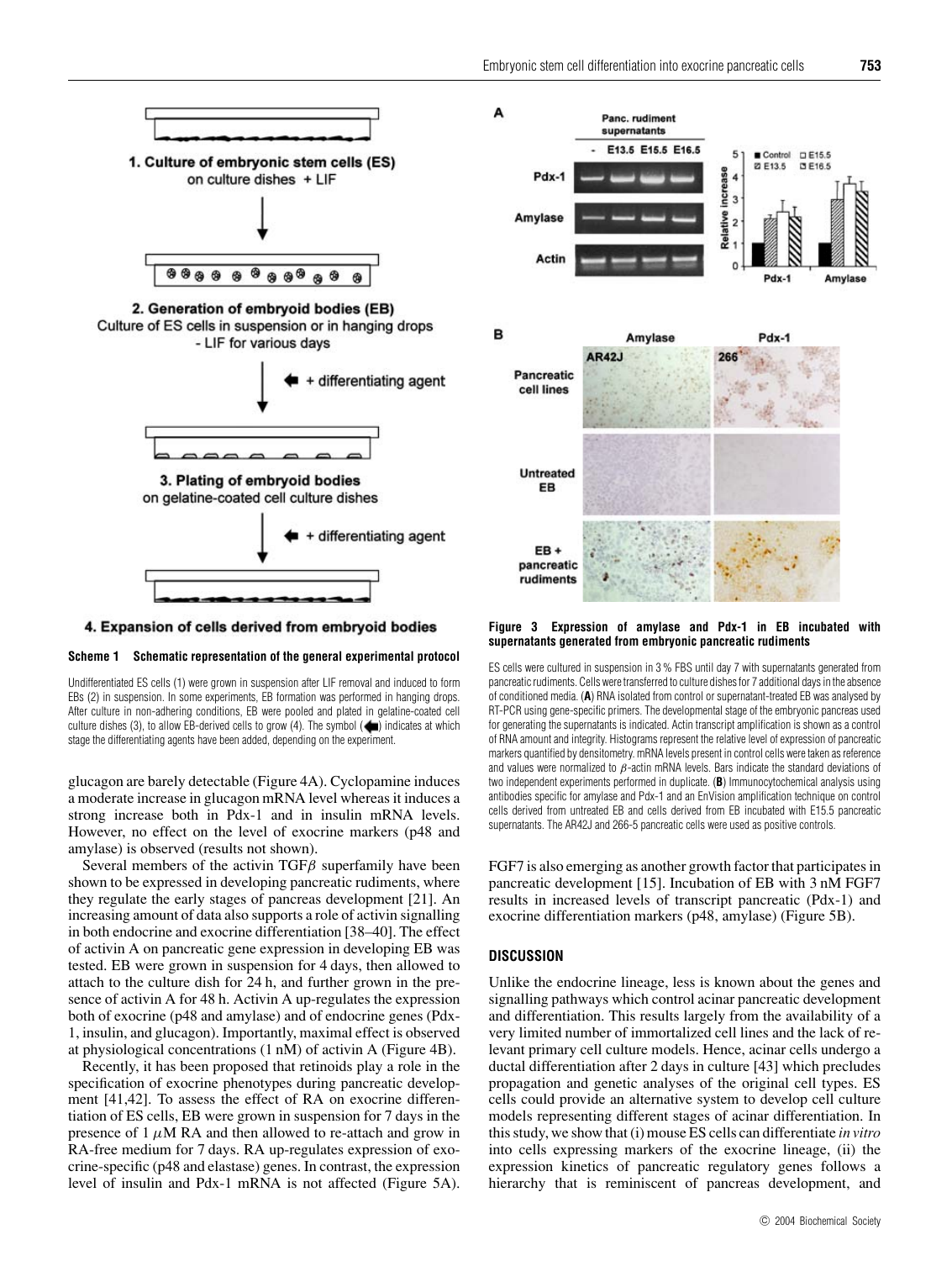

#### **Figure 4 Expression of pancreatic genes in EB incubated with cyclopamine or activin A**

ES cells were grown in hanging drops in the absence of LIF, then cultured in suspension until day 4, and transferred to culture dishes. After adhesion, EB were incubated with cyclopamine (**A**) or activin A (**B**) for 24 h or 48 h, respectively. RNA from control, cyclopamine- or activin A-treated EB was analysed by RT-PCR using gene-specific primers. Actin transcript amplification is shown as a control of RNA amount and integrity. Histograms represent the relative level of expression of pancreatic markers quantified by densitometry. mRNA levels present in control cells were taken as reference and values were normalized to  $\beta$ -actin mRNA levels. Bars indicate the standard deviations of two independent experiments performed in duplicate.

(iii) signalling pathways that have been shown to be important for pancreatic development can be exploited to bias ES cell differentiation towards the exocrine lineage *in vitro*.

## **Mouse ES cells differentiate into cells expressing markers of the exocrine lineage**

Our results indicate that ES cells can adopt a pancreatic acinar phenotype when spontaneously induced to differentiate, although they do so with a very low efficiency, as reported previously for cells expressing markers of the  $\beta$ -cell lineage [9]. Interestingly, the differentiated cells expressing exocrine markers often appear as small clusters within developing EB, as has been described for insulin producing cells [44], suggesting that local signals produced within the EB are able to promote the exocrine differentiation programme. It also suggests that cell density during EB aggregation may be crucial to elicit this process, as other groups have barely detected an exocrine phenotype when cells were induced to differentiate at higher densities [45]. Alternatively, it could reflect the variability in the ability of ES cell lines to differentiate into the exocrine lineage under similar culture conditions.

## **The expression kinetics of pancreatic regulatory genes follows a hierarchy that is reminiscent of pancreas development**

Pdx-1, Nkx6.1, and Pax4 are expressed concomitantly with the appearance of insulin and glucagon-positive cells during



**Figure 5 Expression of pancreatic genes in EB incubated with retinoic acid or FGF7**

ES cells were cultured in suspension until day 7 with 1  $\mu$ M RA (A) or 3 nM FGF7 (B) in 3 % FBS, and transferred to culture dishes. Cells were then cultured for another 7 days without treatment. RNA isolated from control, RA-, or FGF7-treated EB was analysed by RT-PCR using gene-specific primers. Actin transcript amplification is shown as a control of RNA amount and integrity. Histograms represent the relative level of expression of pancreatic markers quantified by densitometry. mRNA levels present in control cells were taken as reference and values were normalized to  $β$ -actin mRNA levels. Bars indicate the standard deviations of two independent experiments performed in duplicate.

early development of the pancreas, whereas ngn3 is transiently expressed before endocrine differentiation [15,22,37]. It is tempting, therefore, to speculate that transient expression of ngn3 in the developing EB reflects the emergence of endocrine progenitors that later differentiate into more mature endocrine cell types. Taken together, these data suggest that the ES-derived pancreatic cells differentiate beyond the primary transition state as defined by Pictet and Rutter [46], which corresponds to a phase during which a wave of proto-differentiated insulin cells develop. This stage is molecularly characterized by the expression of Pdx-1 and ngn3, whereas progression to the second transition is accompanied by the expression of Pax6, Pax4, Nkx6.1 and Nkx2.2 [14], most of which are found to be spontaneously expressed in our cultures.

Another important result that emerges from our kinetic analysis is that exocrine differentiation is detected after the activation of endocrine markers in the developing EB. This, again, reflects the situation observed during development in which the emergence of endocrine markers precedes that of exocrine markers [47]. In addition, p48 *in vitro* is detected prior to acinar genes in developing EB, a finding that goes along with the fact that p48 is required during early steps of pancreatic endoderm differentiation [33]. In contrast, Mist-1 expression is only detected in late differentiating EB, concomitantly with amylase and carboxypeptidase, reflecting the involvement of Mist-1 in the terminal differentiation of acinar cells [34].

Taken together, these data support the notion that the major molecular pathways which are known to control differentiation of the pancreatic exocrine lineage in the developing mouse foetus may also be operative during the *in vitro* differentiation of mouse ES cells.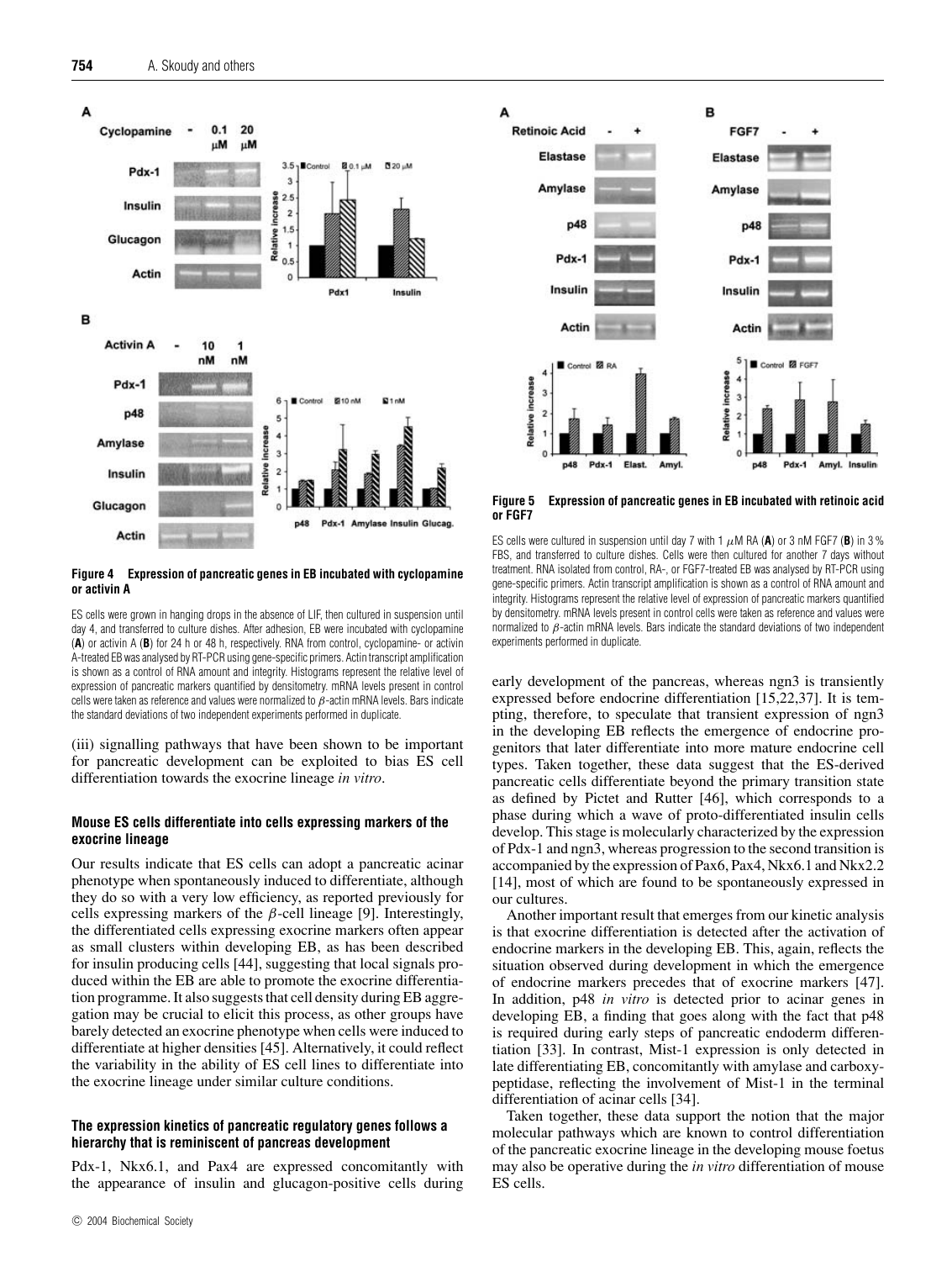Therefore, ES cells provide a good model to analyse the biological role of pancreatic regulatory genes at very early stages. This may help in the understanding and identification of new genes involved in the pancreatic acinar lineage commitment.

## **Signalling pathways that have been shown to be critical for pancreatic development in vivo can be used to bias ES cell differentiation towards the exocrine lineage in vitro**

We hypothesized that the signals governing pancreatic development, which spontaneously are induced within EB, could be modulated by extrinsic factors to bias ES cell differentiation towards the exocrine lineage. Our data show that pancreatic rudiments release growth factors which promote the expression of Pdx-1 and amylase in differentiating EB. This increase in transcript levels is accompanied by an increase in the proportion of Pdx-1- and amylase-expressing cells, suggesting that conditioned media act by increasing the fraction of gut endoderm cells which commit to pancreatic fate, by promoting the growth of committed cells, or through both mechanisms.

Concerning the possible signalling routes involved in this effect, we have postulated that HH molecules in the developing EB [48] could repress pancreatic differentiation. We therefore used cyclopamine to inhibit HH signalling in differentiating cells. Cyclopamine, known to promote *β*-cell development and to induce pancreatic heterotopia in chicks [49], induces an increase in the levels of Pdx-1, insulin, and glucagon transcripts in EB. However, cyclopamine does not seem to have any effect on the level of exocrine transcripts. This is unexpected since inhibition of HH signalling in the pancreatic endoderm takes place prior to the endocrine/exocrine specification. However, as pancreatic development proceeds, HH signalling becomes necessary to regulate an appropiate pancreas size [50]. Moreover, the study of mice that have lost Hhip and patched 1 (Ptc), two HH inhibitors, has revealed the requirement of a tight regulation of this pathway to elicit a correct pancreas morphogenesis, islet formation and endocrine proliferation [51]. In contrast, acinar differentiation remains unperturbed in these mutant embryos [51]. Therefore, it is possible that in our system, the inhibition of HH signalling with cyclopamine reflects this scenario.

Repression of Shh expression in the prospective pancreatic epithelium is mediated by FGF2 and activin B [21]. Our data show that physiological concentrations of activin A, which exerts effects redundant to those of activin B, stimulate Pdx-1, insulin, and glucagon expression in a similar manner to cyclopamine. In addition, it activates exocrine gene expression in the developing EB. This activation could result from an indirect effect of the activin A promoting the differentiation of mesenchymal cells [52]. Activin A is well known as a potent inducer of mesoderm development and the mesenchyme is known to promote exocrine differentiation. This hypothesis is further supported by the observation that activin A induces a dramatic increase in transcripts encoding follistatin in EB [52]. In turn, follistatin is a potent inducer of exocrine differentiation of pancreatic precursors [53].

We have also investigated the role of retinoid signalling in pancreatic differentiation of ES cells. RA has been proposed to act as a posteriorising agent in embryonic endoderm in zebrafish (reviewed in [13]). In the chick, RA is sufficient to induce Pdx-1 expression in endoderm anterior to the pancreas [54]. A later role for RA has also been suggested based on *in vitro* experiments. Early embryonic pancreas cultured for 7 days with exogenous RA results in a predominant induction of acini formation with no obvious effect on the endocrine compartment [41]. In our system, incubation of the developing EB cells with all-*trans* RA leads to a specific increase in the level of exocrine gene expression, whereas

expression of endocrine markers remains unchanged, suggesting that in these conditions, RA is acting on EB cells already committed to the pancreatic fate. Unlike RA, FGF7 up-regulates expression of both acinar and endocrine genes in the developing EB, which may indicate that pancreatic progenitors are expanded. FGF7 has been shown to increase proliferation of isolated pancreas epithelium and to mimic the effects of the mesenchyme on acinar differentiation [55]. In addition, it has recently been demonstrated that after removal of FGF7 *in vitro*, most of the expanded progenitor cells differentiate into endocrine cells [56]. A combination of these processes could explain the increase of the expression of both amylase and insulin in our system.

## **A combination of strategies is needed to generate acinar cells from ES cells**

We show that signalling pathways that regulate pancreatic development *in vivo* can be used to drive pancreatic differentiation in ES cells. In these experiments, however, where single differentiating agents were used, the variations observed in pancreatic gene expression by RT- PCR were not accompanied by a significant increase in the proportion of pancreatic cells detected by immunostaining. This probably reflects the need to operate in more than one signalling pathway to achieve a significant increase in the efficiency of the cell culture methods, as occurs when foetal pancreatic conditioned media are used (Figure 3). But even when the hypothetical best combinations of pancreatic soluble factors are used, the number of pancreatic acinar cells is far from good enough, which indicates that for detecting a very significant statistical number of cells, the efficiency should be increased by a factor of  $10^3 - 10^4$ . It seems unlikely that with a single strategy of differentiation this could be satisfactorily achieved. Indeed, the ability of ES cells to differentiate into the endocrine lineage has been shown to be very limited, independently of the biotechnology used [8–9,11,45]. It is reasonable to believe that the integration of different strategies in a single protocol may result in a better optimization of the culture methodologies in future. For instance, the knowledge obtained from our data may be useful to optimize the strategies based on pancreatic acinar cell-specific genetic selection. Identification of molecules, and their optimal combination, to selectively engage an acinar cell specification programme is underway.

We thank the investigators mentioned in the text for providing reagents and Ms Yolanda Tor, for technical assistance. A. S. was supported by CIRIT, Generalitat de Catalunya, and Instituto de Salud Carlos IIII. M. R. was recipient of a graduate fellowship from Ministerio de Ciencia y Tecnología. This work was supported by grants from Ministerio de Educación (PM97-0077; PM99-0142), Ministerio de Ciencia y Tecnología (SAF2001-0432), CIRIT (2001SGR 00410), La Marató de TV-3, European Foundation for the Study of Diabetes, Cardion AG, AVENIR and Association pour la Recherche contre le Cancer (ARC).

## **REFERENCES**

- 1 Bradley, A. (1990) Embryonic stem cells: proliferation and differentiation. Curr. Opin. Cell Biol. **2**, 1013–1017
- 2 Fuchs, E. and Segre, J. A. (2000) Stem cells: a new lease on life. Cell **100**, 143–155
- 3 Rathjen, R. and Rathjen, P. D. (2001) Mouse ES cells: experimental exploitation of pluripotent differentiation potential. Curr. Opin. Genet. Dev. **11**, 587–594
- Eiges, R. and Benvenisty, N. (2002) A molecular view on pluripotent stem cells. FEBS Lett. **529**, 135–141
- 5 Soria, B., Roche, E., Berna, G., Leon-Quinto, T., Reig, J. A. and Martin, F. (2000) Insulin-secreting cells derived from embryonic stem cells normalize glycaemia in streptozotocin-induced diabetic mice. Diabetes **49**, 157–162
- 6 Soria, B., Skoudy, A. and Martin, F. (2001) From stem cells to  $\beta$  cells: new strategies in cell therapy of diabetes mellitus. Diabetologia **44**, 407–415
- 7 Lumelsky, N., Blondel, O., Laeng, P., Velasco, I., Ravin, R. and McKay, R. (2001) Differentiation of embryonic stem cells to insulin-secreting structures similar to pancreatic islets. Science (Washington, D.C.) **292**, 1389–1394